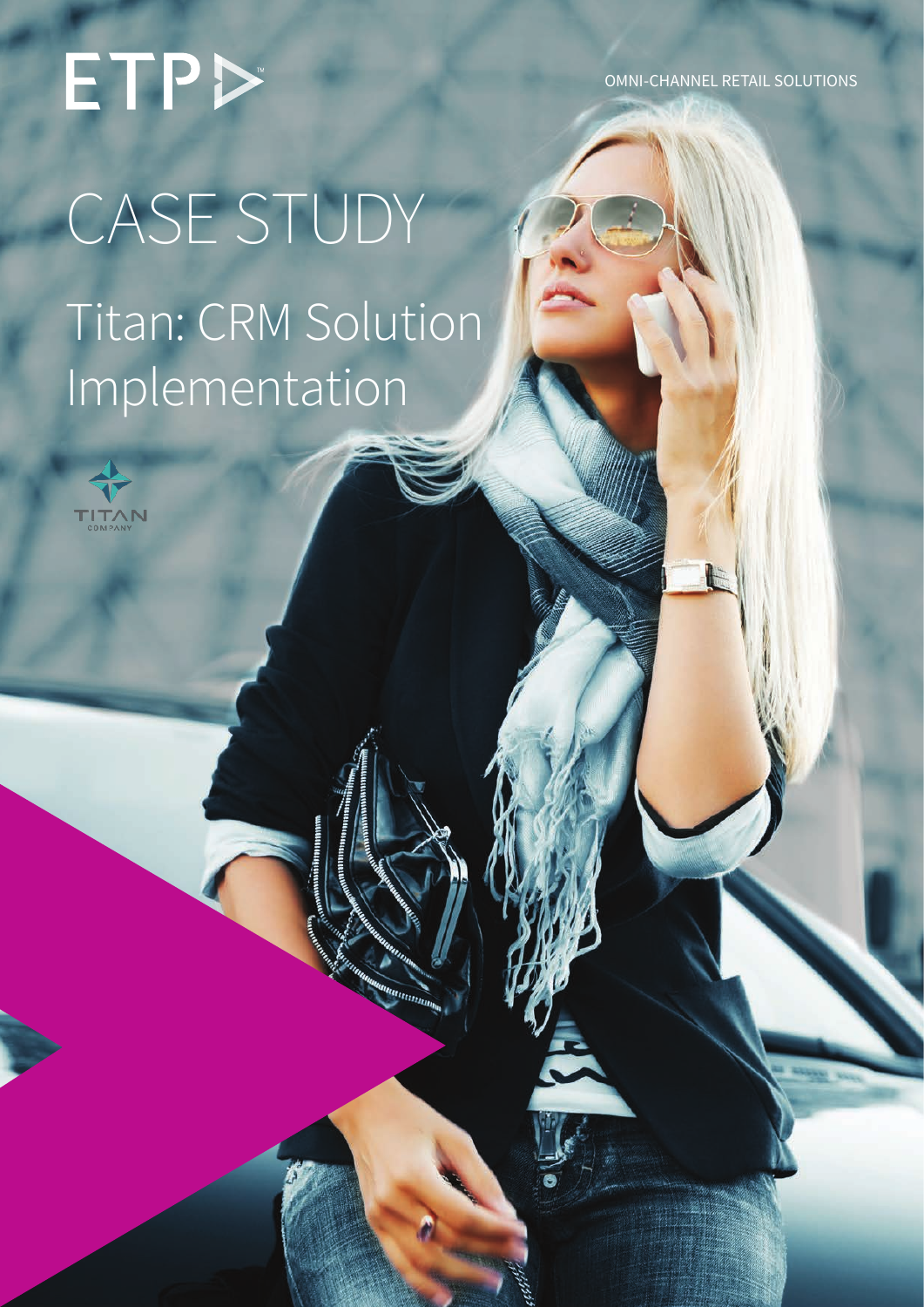### Titan: CRM Solution Implementation

Titan Company Limited (earlier known as Titan Industries Limited), a joint venture between the Tata Group and the Tamil Nadu Industrial Development Corporation (TIDCO) commenced operations in 1987 under the name Titan Watches Limited. In 1994, Titan diversified into jewelry with Tanishq and eyewear with Titan Eyeplus. In 2013, Titan entered the fragrances segment with SKINN and the fashion accessories segment under its Fastrack brand. With a retail footprint across 177 cities in 26 states and 3 Union Territories, Titan Company has stores for Watches under World of Titan, Helios and Fastrack; Jewelry under retail brands Tanishq, Zoya, GoldPlus and Eye Plus for multibrand eyewear. With the opening of its 1000th store in Bangalore on 16th December 2013, Titan Company arguably became the first Indian company with 1000 stores in seven varied formats under watches, jewelry and eyewear categories. It has in many ways changed the retail fabric of the country.

Today, Titan Company is India's leading producer and retailer of watches, jewelry and eyewear and is credited with changing the face of the industry. Titan Company is the 5th largest integrated (own brand) watch manufacturer in the world with a revenue of over USD 2bn.

Titan Company implemented ETP Store as their POS solution in 2006-07 across their 300 odd retail stores then. ETP has since, supported the company at the store front helping them with the current retail trends and latest developments like Mobility Solution, thus contributing towards their mission to have a value driven culture fostering innovation, driving performance and ensuring highest global standards.

Retail IT Head (Watches), Titan Company, says "We have about 1000+ stores right now running on ETP software and I like that they are willing to understand the customer recommendation in-depth and deliver the same to the customer, overcoming existent problems."

Operation Head (Watches), Titan Company, adds further, "ETP has been the partner in progress for us since the last seven years. I personally have been a user of ETP and I can do a billing through their systems, at the store level. It's so simple! The feedback we get from the cashiers and the store staff is that it is extremely user-friendly."

| <b>Customer Facts</b>                                                                                                                                                                                         | <b>Key Store Statistics</b>                                                                                           |
|---------------------------------------------------------------------------------------------------------------------------------------------------------------------------------------------------------------|-----------------------------------------------------------------------------------------------------------------------|
| Number of stores: 1,000+ stores<br><b>Business segments: Timepieces, Fashion Accessories</b><br>and Lifestyle<br><b>Retail formats: Company owned and Franchise stores</b><br>Locations: 200+ cities in India | Store size (average): 150 sqm<br>SKU's (average): 40,000 units<br>No. of sales tickets (average): 1,700,000 per month |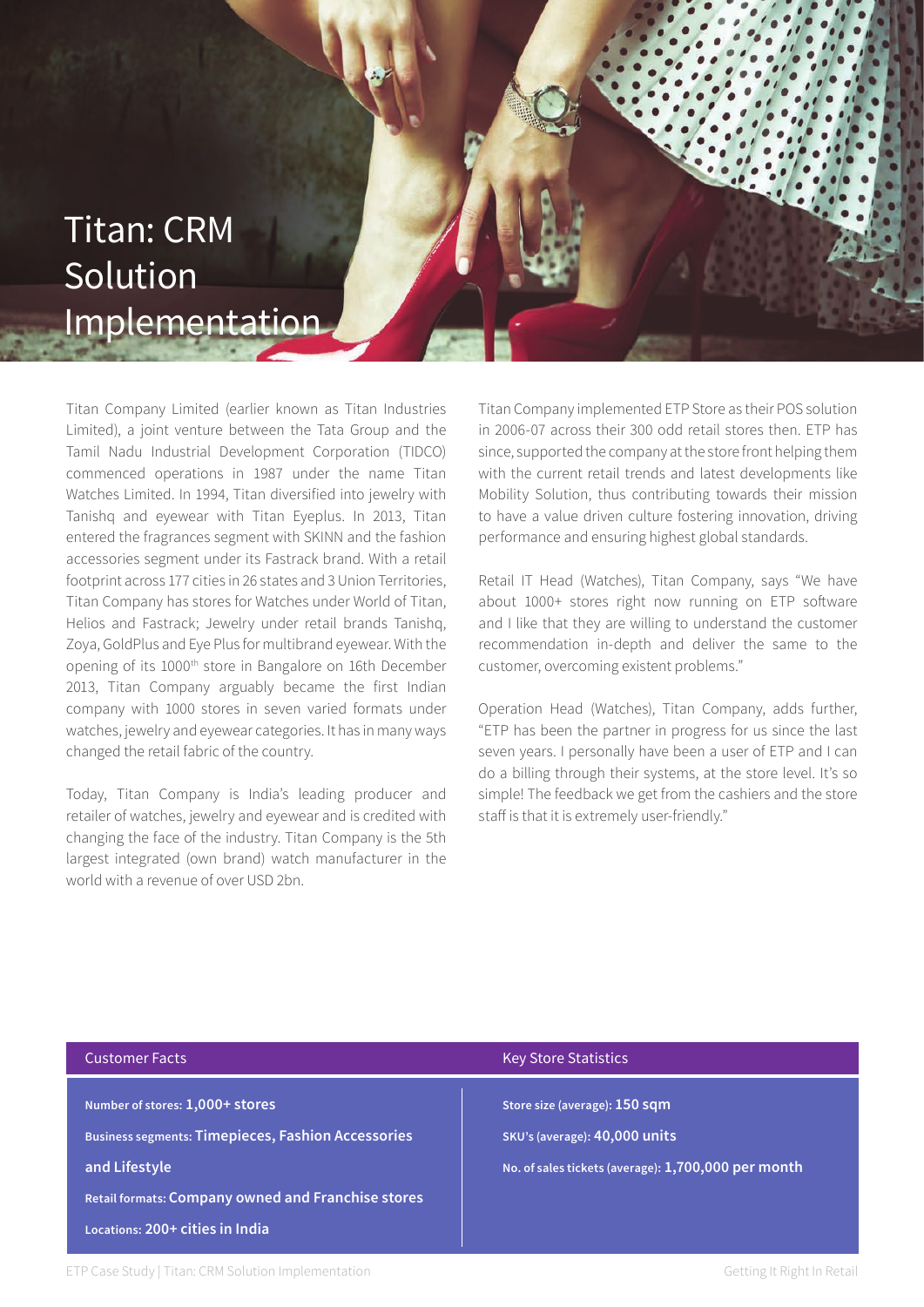

ETP CRM solution at Titan: ETP Supply Chain – Loyalty master definition, ETP Store Front – Customer history, registration, redemption and sales billing, ETP Accelerator – Titan Encircle points and gift vouchers redemption rules, ETP Enterprise Application Server (EAS) – Generation of loyalty program files to interface with the Titan Encircle program – store master, member profile and member transaction details.



#### Business Needs:

- Integrated loyalty program across the business with one redeeming platform for all verticals
- Track promotions performance and cross/ up-sell basis customer response
- Instantly gratify customers with a simple hassle-free loyalty credit and redeeming program



#### Business Benefits:

- Single POS application across the different business units segmented into luxury, premium, mid-market, mass-market
- Complete management of sales, inventory, finance, on daily basis, across each division, product, brand, cluster, variant for national, state, city or showroom-wise promotions and discounts
- Amalgamation of the different loyalty programs into one cohesive program – Titan Encircle – deployed for all locations
- Instant loyalty credit and easy redemption leads to a boost in sales as more customers are inclined to purchase products previously considered too expensive
- More than 8 million customers registered onto the *Titan Encircle* loyalty program
- Real-time redemption of loyalty credits as



#### Project Objective:

- Create a customer-centric business culture and improve the brand experience at all stores
- Uniform CRM program for the watches, jewellery and eyewear verticals of Titan
- Introduce environment friendly 'green' initiative with electronic sales invoices

### **More than 8 million**

customers registered onto the Titan Encircle loyalty program

per the defined criterion of each brand

- Customer buying history is captured and maintained into the system to call upon as needed during promotions and loyalty-based discounts
- Electronic SMS alerts, confirmations and email-based sales invoices to reduce or remove paper use completely

ETP Case Study | Titan: CRM Solution Implementation Getting It Right In Retail